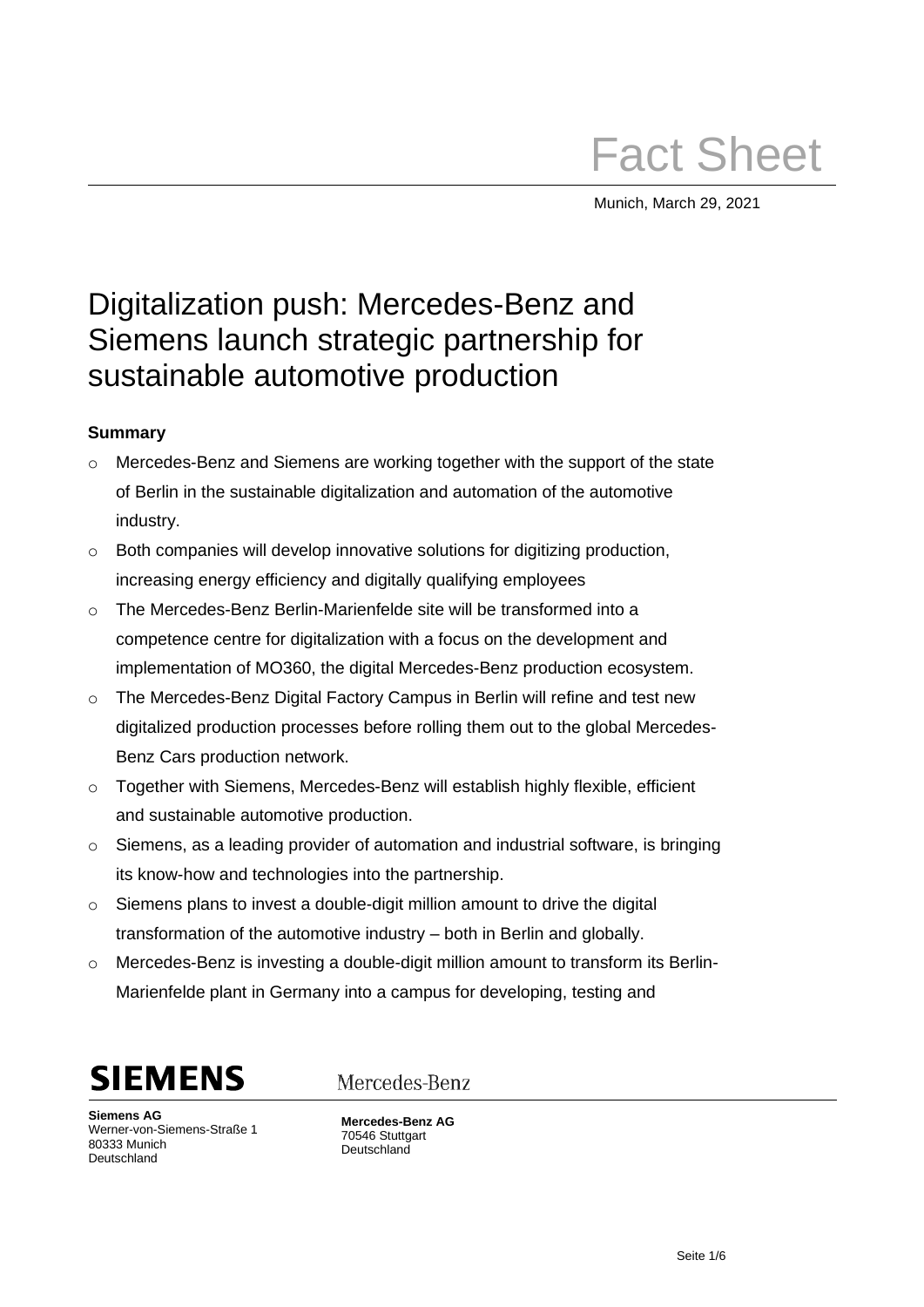implementing pioneering software applications for its global production network. In the future, e-mobility components will also be assembled in Berlin.

#### **Strategic focus topics at the start of the partnership**

The future of technology in industry

- o The Industrial Internet of Things (IIoT) connects of operational technology (OT) and IT.
- o Siemens brings together data from the virtual and physical world with hardware and software solutions.
- $\circ$  This enables products and production processes to be digitally improved through continuous data evaluation, for example.
- o Data technology prerequisites for the IIoT are **flexible, modular communication systems**, for example local and highly flexible location systems based on 5G.
- o Using agile software development, Mercedes-Benz has created the **MO360 digital production ecosystem** as an important step in the digitalization of its production processes.
- o Various applications of this flexible ecosystem are already being used in **around 30 plants** of the global production network of Mercedes-Benz Cars, helping to increase efficiency.
- $\circ$  In the automotive industry, only a small proportion of manufacturing, engineering and administration employees currently have in-depth programming skills.
- o That is why Mercedes-Benz introduces the **low-code platform mendix from Siemens**.
- o This allows employees to quickly and easily develop apps for their workspaces and to further qualify. At the same time, new **job profiles** are emerging.
- $\circ$  Siemens and Mercedes-Benz have set up a working group to optimize engineering and production processes using mendix apps.

**Siemens AG** Werner-von-Siemens-Straße 1 80333 Munich Deutschland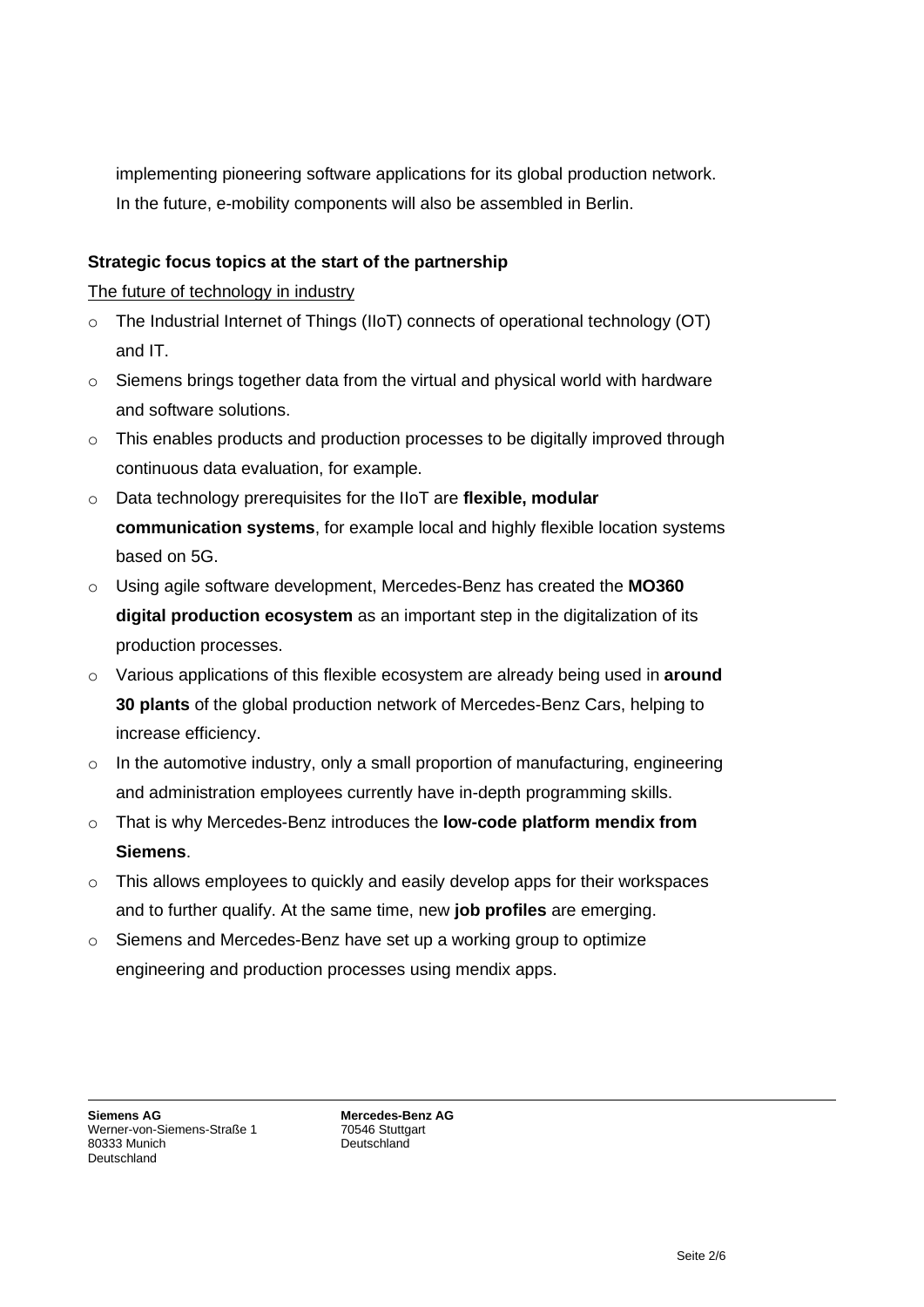- o In addition, a hackathon for app development for sustainable automotive production will be conducted.
- $\circ$  Existing automation solutions are to be expanded at the Berlin site with new technologies such as **virtualization, artificial intelligence and edge computing.**
- o This enables Mercedes-Benz to react even more flexibly to changing market requirements.

More information about the MO360 digital ecosystem:

<http://mb4.me/UWbRz2GR>

Weitere Informationen zu Mendix:

[https://www.mendix.com](https://www.mendix.com/)

#### The future of sustainability in industry

- $\circ$  Automation, digitalization and the intelligent use of production data can make a decisive contribution to reducing energy and resource consumption, CO₂ emissions and costs.
- $\circ$  In the cooperation, Mercedes-Benz and Siemens want to focus on energy efficiency and a sustainable heat supply of the production plants.
- o To this end, the companies are expanding their existing **energy efficiency partnership**:
- o The aim is to decarbonize the Mercedes-Benz Digital Factory Campus Berlin and roll out into the global Mercedes-Benz Cars production network.
- o Siemens develops holistic solutions for energy efficiency for Mercedes-Benz, for example at the interface of infrastructure and production.
- $\circ$  In addition to innovative technical solutions, Siemens offers new financing concepts in which remuneration is based on the savings.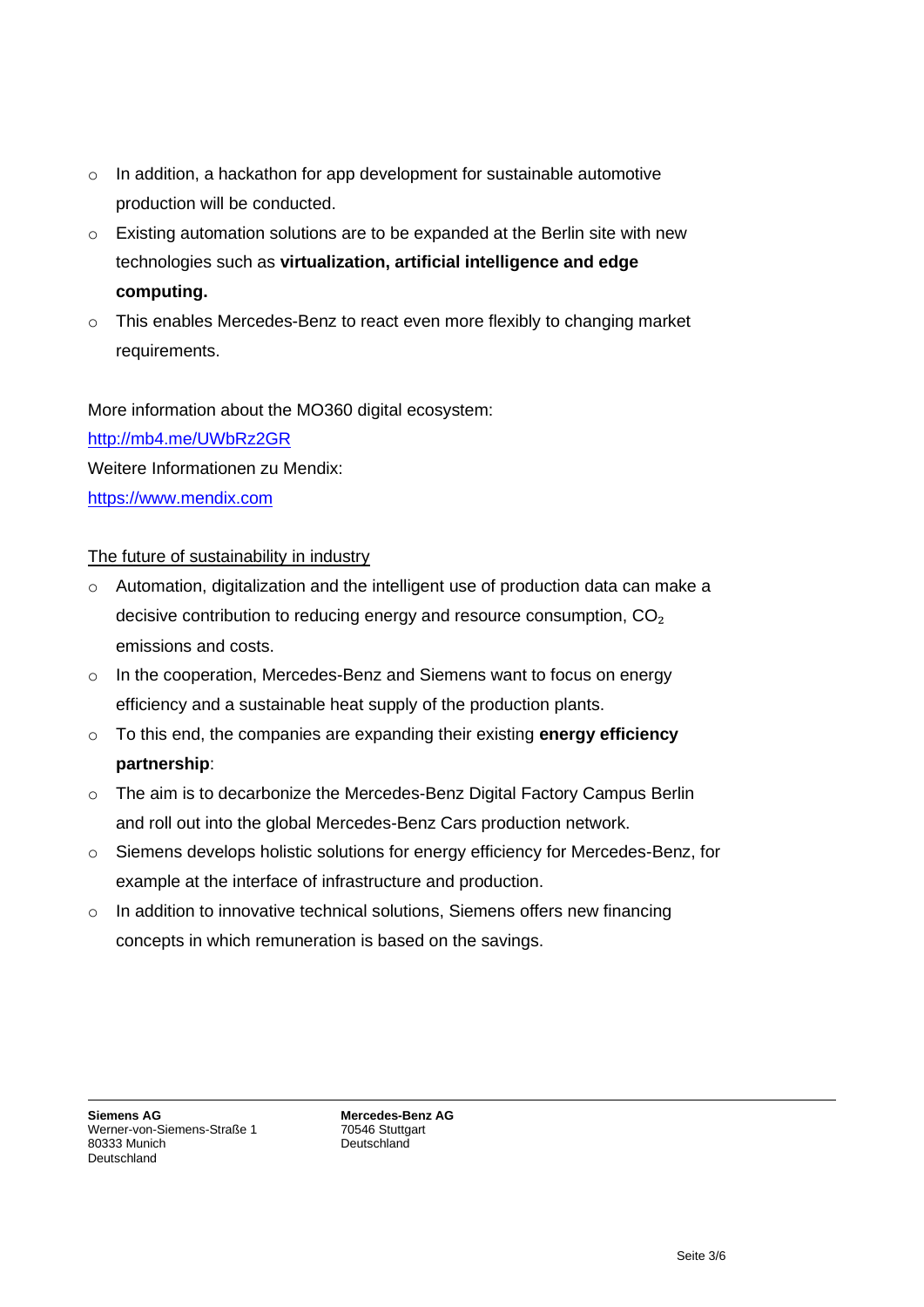- o The aim is to create a blueprint for the global Mercedes-Benz production network and the industrial landscape of Berlin with the **digital and sustainable transformation** of the Berlin-Marienfelde plant, which was founded in 1902.
- o **Experience from Factory 56 at the Mercedes-Benz plant in Sindelfingen**  and Siemensstadt<sup>2</sup> in Berlin will also be used, exchanged and further developed.
- $\circ$  In addition to the design of a sustainable "zero emission building", the focus is also on the establishment of **modern working environments**.

#### The future of people in industry

- o The partnership will focus on the creation of **state-of-the-art working environments** by interlinking production processes, technologies, infrastructure, and people.
- o The **Comfy app**, which is already used at Siemens locations, shows how this can work in practice. It allows employees to report their presence or check the availability of rooms and places. The app creates the foundation for future-proof, digital work environments.
- $\circ$  With the help of the Digital Factory Campus Berlin, Mercedes-Benz will qualify all its production staff in the global Mercedes-Benz Cars production network with regard to digital key competencies. The focus is on topics such as the **use of digital tools, data literacy and low-code platforms**.
- o Mercedes-Benz AG is already using **digital solutions such as Augmented Reality (AR) and Virtual Reality (VR) for example in qualification**.
- o **Digital simulations and gamification** are further approaches to learning the future.
- $\circ$  Concepts and experiences from the Siemensstadt<sup>2</sup> and the Mercedes-Benz Digital Factory Campus will serve as a basis for an in-depth exchange.

**Siemens AG** Werner-von-Siemens-Straße 1 80333 Munich Deutschland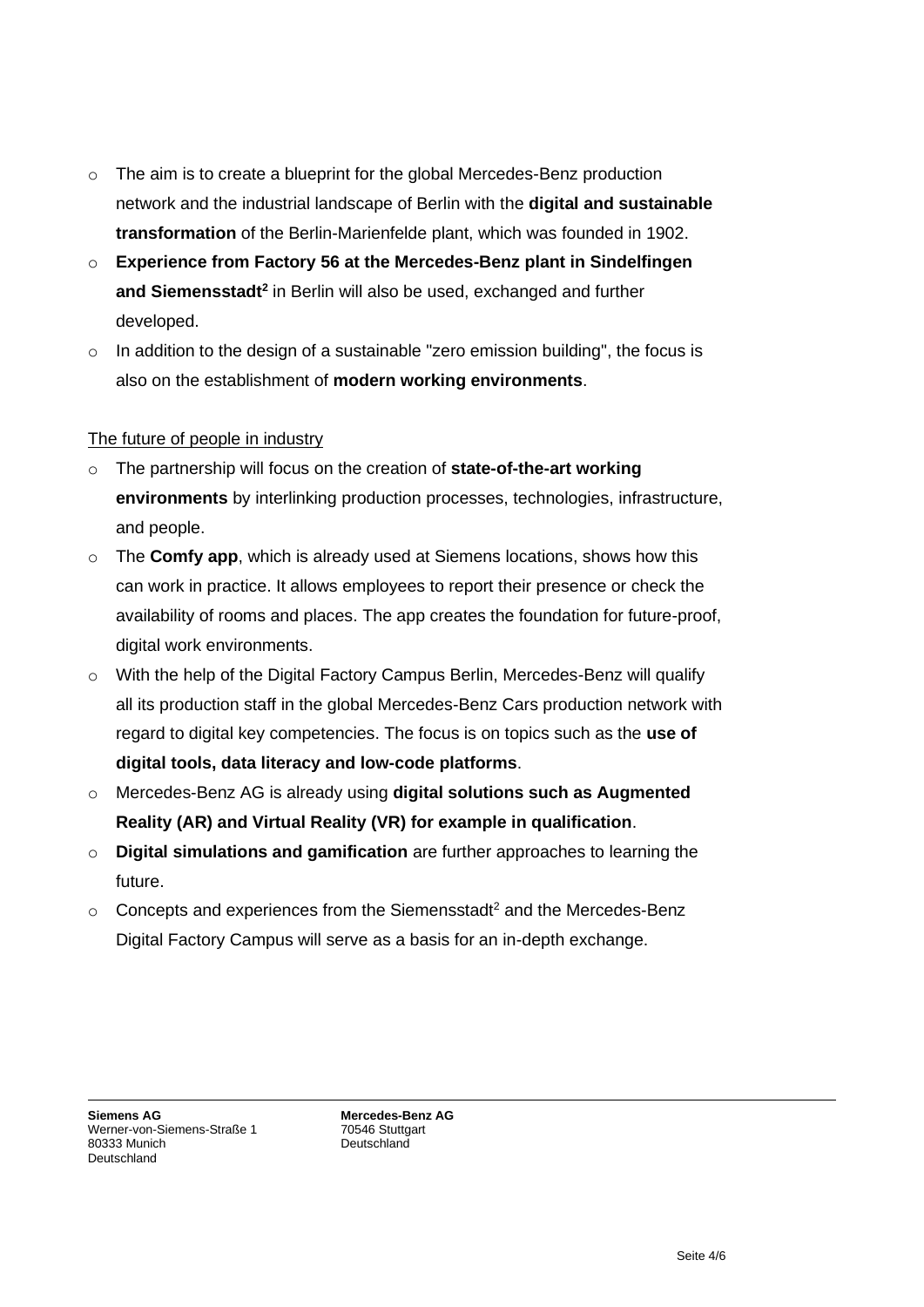- o Siemens, for example, offers digital learning opportunities for flexible, continuous, individual online learning as well as solutions for virtual training for production employees with the help of 3D models.
- o In addition, Siemens supports programs at various educational institutions in Berlin to impart digitalization skills.

#### **Contact for Journalists**

#### **Siemens AG:**

David Petry, tel.: +49 (0)9131 17-35398, david.petry@siemens.com Florian Martens, tel.: +49 (0)89 636-22804, florian.martens@siemens.com

#### **Mercedes-Benz AG**:

Tobias Brandstetter, tel.: +49 (0)176 30 941 650, tobias.brandstetter@daimler.com Birgit Zaiser, tel.: +49 (0)160 8614753, birgit.zaiser@daimler.com Sofia Stauber, tel.: +49 (0)160 86 26 486, sofia.stauber@daimler.com

**Siemens AG** (Berlin and Munich) is a global technology powerhouse that has stood for engineering excellence, innovation, quality, reliability and internationality for more than 170 years. Active around the world, the company focuses on intelligent infrastructure for buildings and distributed energy systems and on automation and digitalization in the process and manufacturing industries. Siemens brings together the digital and physical worlds to benefit customers and society. Through Mobility, a leading supplier of intelligent mobility solutions for rail and road transport, Siemens is helping to shape the world market for passenger and freight services. Via its majority stake in the publicly listed company Siemens Healthineers, Siemens is also a world-leading supplier of medical technology and digital health services. In addition, Siemens holds a minority stake in Siemens Energy, a global leader in the transmission and generation of electrical power that has been listed on the stock exchange since September 28, 2020.

In fiscal 2020, which ended on September 30, 2020, the Siemens Group generated revenue of €57.1 billion and net income of €4.2 billion. As of September 30, 2020, the company had around 293,000 employees worldwide. Further information is available on the Internet at [www.siemens.com.](https://new.siemens.com/)

**Siemens AG** Werner-von-Siemens-Straße 1 80333 Munich Deutschland